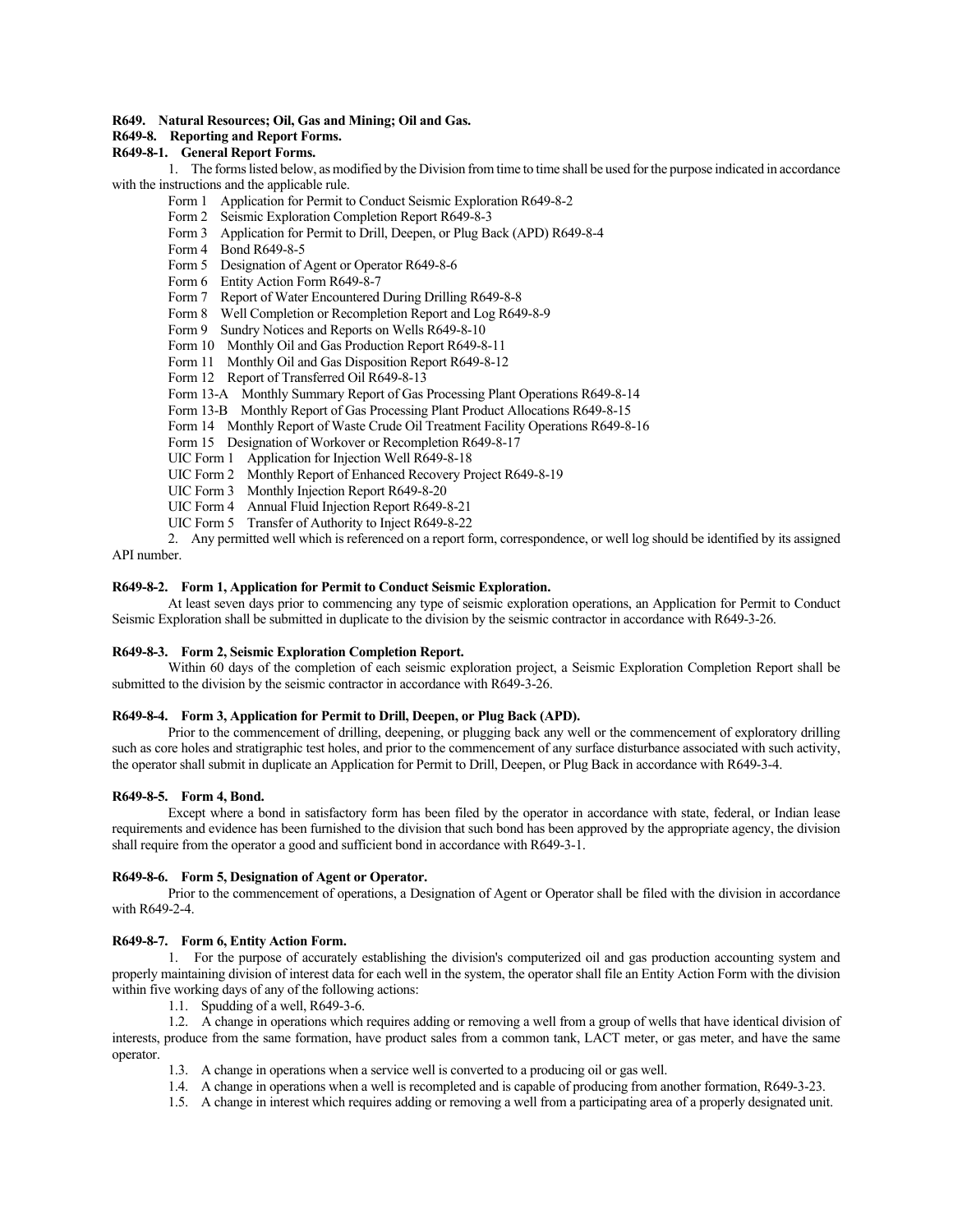2. Upon receipt of an Entity Action Form, the division will assign an entity number to a new well or change the entity number as needed for an existing well.

2.1. This number identifies the well on the operator's monthly oil and gas production and disposition reports.

2.2. Entity numbers are used by the State Tax Commission and other state government agencies to properly account for all production taxes and the divisions of royalty interest on state leases.

3. This form does not take the place of Form 9, Sundry Notices and Reports on Wells, which is to be used to provide detailed accounts of physical operations on wells.

# **R649-8-8. Form 7, Report of Water Encountered During Drilling.**

The operator shall report to the division all fresh water sands encountered during drilling in accordance with R649-3-6. The report shall be filed with the Well Completion or Recompletion Report and Log, Form 8.

# **R649-8-9. Form 8, Well Completion or Recompletion Report and Log.**

In accordance with R649-3-11, R649-3-21, R649-3-23, and R649-3-24, the operator shall file a Well Completion or Recompletion Report and Log and a copy of the electric and radioactivity logs, if run, within 30 days after completing, recompleting, or plugging a well.

# **R649-8-10. Form 9, Sundry Notices and Reports on Wells.**

1. This report form shall be used to notify the division of the intention to do miscellaneous work on any well for which a specific report form is not provided, and to report the subsequent results of that work.

1.1. A notice of intention to do work on a well located on lands with state, fee or privately owned minerals or to change plans previously approved shall be submitted in duplicate and must be received and approved by the division before the work is commenced.

1.2. The operator is responsible for receipt of the notice by the division in ample time for proper consideration and action. In cases of emergency the operator may obtain verbal approval to commence work.

1.3. Within five days after receiving verbal approval, the operator shall submit a Sundry Notice describing the work and acknowledging the verbal approval.

- 2. In addition to the types of work listed on the form, a Sundry Notice is required for the following:
- 2.1. Monthly status report for each drilling well in accordance with R649-3-6.
- 2.2. Application for permit to complete a well into more than one pool in accordance with R649-3-22.
- 2.3. Notice of intent to plug and abandon a well in accordance with R649-3-24.
- 2.4. Notice of intent to pull casing in accordance with R649-3-24.

2.5. Notice of change of operator. The report form should be submitted by both the previous operator and the new operator.

#### **R649-8-11. Form 10, Monthly Oil and Gas Production Report.**

1. Each operator shall electronically submit Form 10 monthly to properly account for all oil, gas, and water produced from each well. The form may be found on the division's oil and gas website.

2. This form may be submitted in conjunction with Form 11, Monthly Oil and Gas Disposition Report before the fifteenth day of the second calendar month following the month of production.

#### **R649-8-12. Form 11, Monthly Oil and Gas Disposition Report.**

1. All oil and gas well operators shall complete this form monthly to account for all oil and gas dispositions from each entity.

1.1. The report should account for the physical dispositions of all oil and gas produced during the report month from each well or group of wells (entity).

1.2. Only the initial disposition of each product as it leaves the well site or is used at the well site should be reported.

1.3. Residue gas and/or load oil received from another well, plant, or field should not be shown on this report.

2. This report shall be submitted in conjunction with Form 10, Monthly Oil and Gas Production Report and Form 12, Report of Transferred Oil on or before the fifteenth day of the second calendar month following the month of production.

# **R649-8-13. Form 12, Report of Transferred Oil.**

1. This report is to be used only in accounting for oil that is transferred from one entity to another entity or oil that is acquired and used during remedial operations on a well.

This includes situations such as the following:

1.1. Oil that is produced at one entity or is acquired from another company, is then used as load oil at a "second" entity, and is then recovered and sold, or

1.2. Oil that is produced and then transferred to a "second" entity for treatment and sale due to mechanical problems at the producing entity.

2. Load oil that is recovered at the "second" entity and non-load oil that is transferred to the "second" entity should be excluded from all reported production, dispositions, and stocks of the "second" entity on Form 11, Monthly Oil and Gas Disposition Report. This allows the reporting of the "second" entity's true production and sales on Form 11, while the remainder of any sales is accounted for on this form.

2.1. The transported volumes reported on this form plus the transported volume for the "second" entity on Form 11 should equal the total run ticket volume as reported by the trucking or pipeline company serving this entity.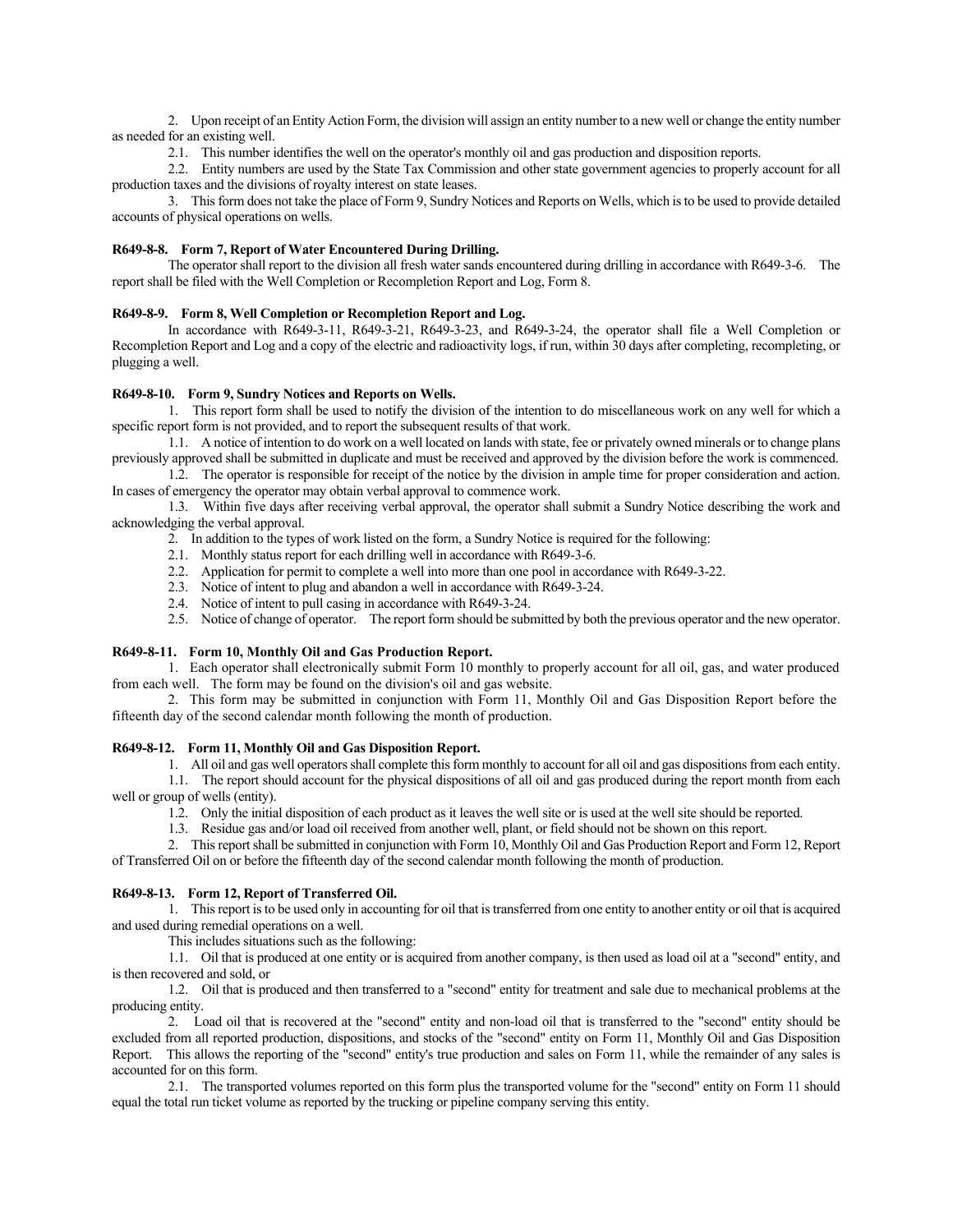2.2. This report is to be filed as an attachment to Form 11, Monthly Oil and Gas Disposition Report during the month in which recovered load oil or any other transferred oil (non-load oil) is sold from the "second" entity.

# **R649-8-14. Form 13-A, Monthly Summary Report of Gas Processing Plant Operations.**

1. Gas processing plant operators shall complete and submit a monthly report in accordance with R649-6-1, to account for the receipt, processing and disposition of all gas by the plant.

2. The report is due on or before the fifteenth day of the second calendar month following the operations month covered by the report.

# **R649-8-15. Form 13-B, Monthly Report of Gas Processing Plant Product Allocations.**

1. Gas processing plant operators that are required by contractual arrangements to allocate residue gas and extracted liquids to the individual producing wells must complete and submit this form monthly in accordance with R649-6-1.

2. The report is to be filed as an attachment to Form 13-A, Monthly Summary Report of Gas Processing Plant Operations on or before the fifteenth day of the second calendar month following the operations month covered by the report.

# **R649-8-16. Form 14, Monthly Report of Waste Crude Oil Treatment Facility Operations.**

1. Each operator of treatment or reclaiming facilities handling tank bottoms, oil from pits or ponds, or any other waste crude oil, shall complete and submit this report monthly in accordance with R649-6-2 to account for stocks, receipts, and deliveries of processed and unprocessed waste crude oil.

2. The report is due on or before the fifteenth day of the second calendar month following the operations month covered by the report.

# **R649-8-17. Form 15, Designation of Workover or Recompletion.**

1. In accordance with Section R649-3-23, each operator desiring to claim a tax credit for workover or recompletion work performed must submit this report within 180 days after the workover or recompletion work is completed. Upon determination and notification by the division that the described work qualifies for a tax credit under this rule, the operator may claim the tax credit on reports submitted to the Tax Commission during the third quarter after completion of the work.

- 2. The following workover and recompletion operations qualify for a tax credit:
- 2.1. perforating;
- 2.2. stimulation, acid jobs, frac jobs, solvent treatments, nitrogen cleanouts;
- 2.3. sand control;
- 2.4. water control or shut-off;
- 2.5. wellbore cleanout;
- 2.6. casing or liner repair;
- 2.7. well deepening;
- 2.8. initiation of enhanced recovery, excluding surface equipment and associated costs;
- 2.9. change of lift system, excluding surface equipment and associated costs;
- 2.10. gas well tubing changes, down-sizing; and
- 2.11. thief zone identification and elimination.
- 3. The following workover and recompletion operations do not qualify for a tax credit:
- 3.1. pump changes;
- 3.2. rod string fishing and repair or replacement;
- 3.3. tubing repair or replacement;
- 3.4. surface equipment installation and repair; and
- 3.5. operations generally classified as routine maintenance or repair.

4. Division approval is conditional subject to audit, and actual final expenses may be disallowed if they are not appropriate workover or recompletion expenses.

#### **R649-8-18. UIC Form 1, Application for Injection Well.**

Prior to the commencement of operations for injecting any fluid into a well for the purpose of enhanced recovery, disposal, or storage, the operator shall submit an Application for Injection Well and obtain division approval in accordance with R649-5-2.

# **R649-8-19. UIC Form 2, Monthly Report of Enhanced Recovery Project.**

1. The operator shall submit this report monthly to report the injection pressure, rate, and volume for each enhanced recovery injection well or project.

2. The report is due within 30 days following the end of the month of operations.

# **R649-8-20. UIC Form 3, Monthly Injection Report.**

1. The operator shall submit this report monthly to report the daily injection pressure, rate, and volume for each disposal well and/or storage well.

2. The report is due within 30 days following the end of the month of operations.